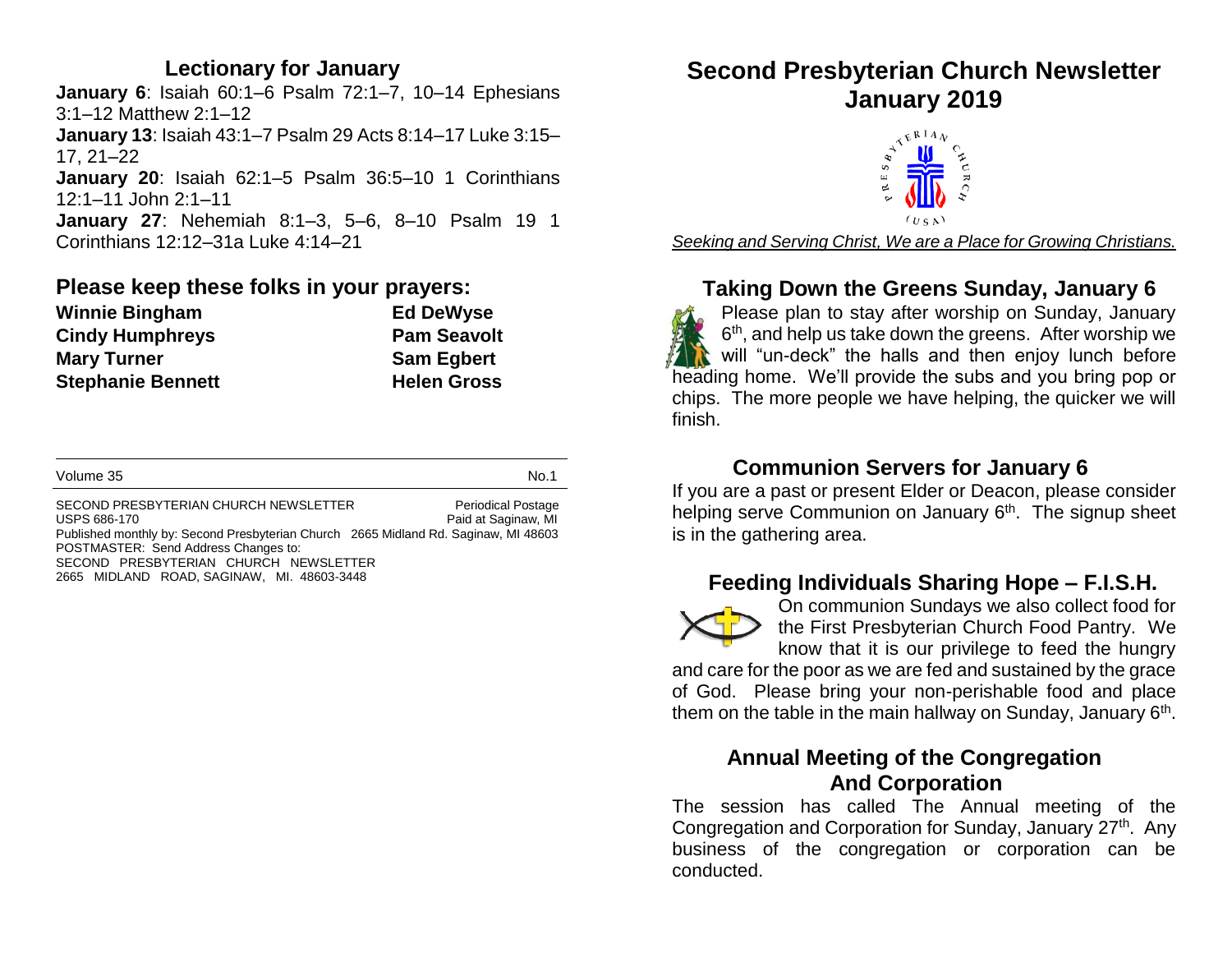

## **2019 Per Capita Apportionment**

At the beginning of each year our Per Capita Apportionment for ecclesiastical expenses comes due. Per Capita is part of being a Presbyterian and connecting to the Presbyterian Church as a whole.

It is part of the glue that holds Presbyterians together. The total 2019 per capita amount is \$28.77 per member (not per household). It goes to General Assembly, Synod of the Covenant and the Presbytery. If each member pays their Per Capita amount above their regular giving then pressure on our budget is reduced. Please mark Per Capita on your check or envelope.

## **Men's Fellowship Breakfast**

All men of the church are invited to join in on Saturday, January 5, for breakfast, study and fellowship. We meet at 8:00 a.m. in Fellowship

Hall, and we will continue our study of Acts of the Apostles.

## **Busy Hands and Hearts**

We will meet on Monday, **January 14**, from 1:00 to 3:00 p.m. This meeting is very **important** as we will discuss the deliveries of the items that have already been made. If you need more



information please contact Ruth Anderson at 989-792-0372.

## **Florence Gilmour Circle**

All women of the church are invited to join us on Wednesday, January 9, at 9:30am as we begin our study and discussion of "What Presbyterians Believe".

## **Second Presbyterian Church Family**

Thank you so much for all your care and support during my treatment these last several months. Prayers, cards, kind words, hugs, a cookie plate and a special group of carolers have meant so much to our family. We are so thankful for each and every one of you! Cindy, Rick, Erin and Sara Humphreys.

## **Mission News "Go also the second mile" Matthew 5:4**

This month we are highlighting **The Underground Railroad.**



January is National Slavery and Human Trafficking Awareness month. On Sunday, January 13, we will have a guest speaker from The Underground Railroad following worship in Fellowship Hall.

During the month of January we collect items for The Underground Railroad. This year we will collect items for "Birthday Bags" to be used at the Emergency Shelter here in Saginaw.

## **Angel Tree Update**

Thank you to all who purchased gifts for the Angel Tree Prison ministry program. This year we were given 51 gift tags and every tag was taken by a congregation member. A special Thank You to our own Santa's helpers for making sure the deliveries made it on time for Christmas.

## **The "Odd" Tuesday Bible Study**

In January we'll meet on January  $15<sup>th</sup>$  and  $29<sup>th</sup>$  (the third and fifth Tuesdays). We will continue to look at the book of Exodus beginning at 7:00pm, and finish sometime between 8:00 and 8:30pm, depending on how discussion goes. So mark your calendars, bring your bible and join in!

### **2 nd @ Second**

2<sup>nd</sup> @ Second will start back up with the continuation of our study on Buddhism, Sunday, January 20, 2019. Grab a donut and coffee and head to the church library at 10:45am for a video and lively discussion. No study session on January 27<sup>th</sup> due to the Annual Meeting after worship.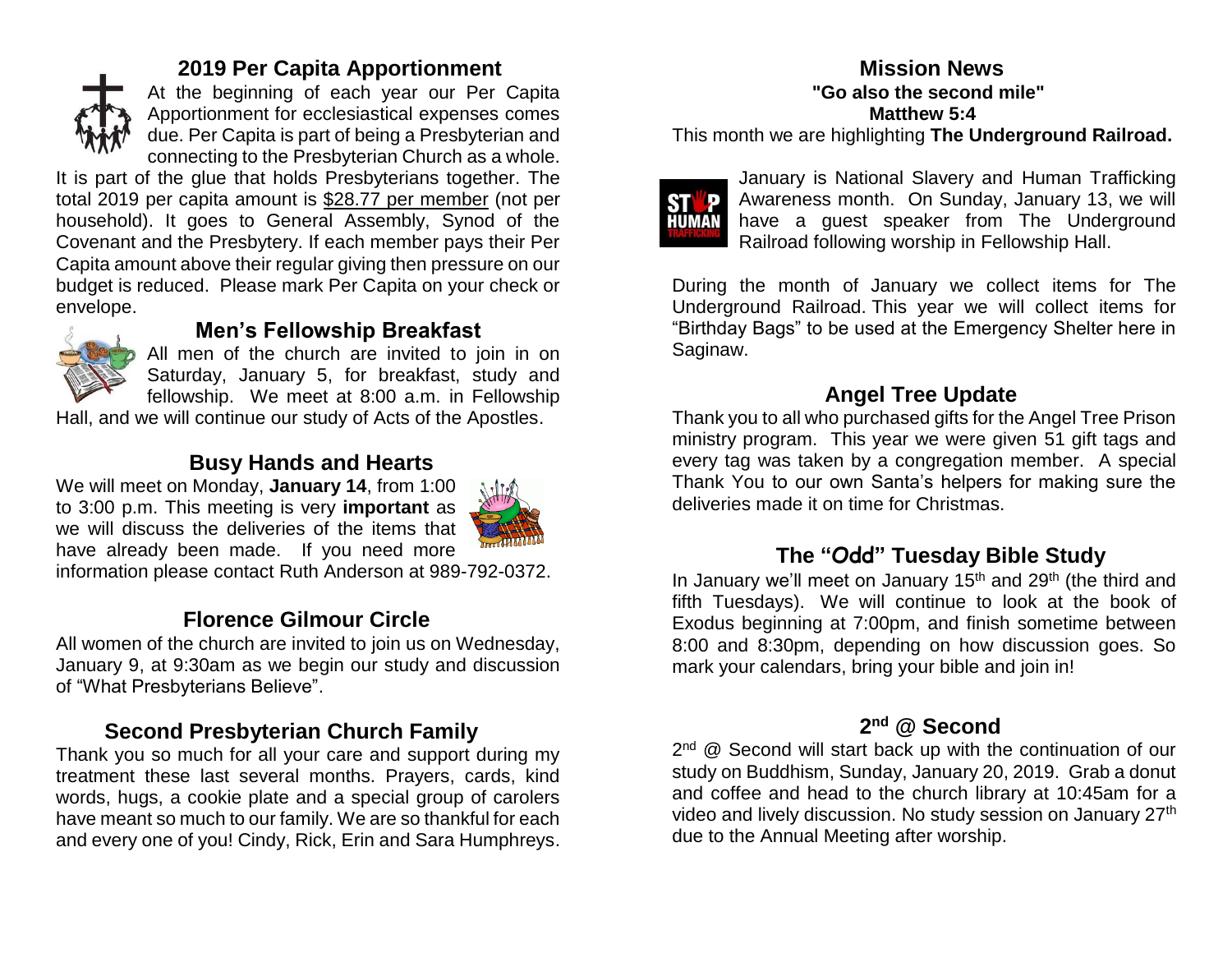## **Youth Events**



**Sunday, January 6** – Welcome back and Happy 2019! We will be helping to "take down the greens" or de-decorate the church after worship on this day.

**Sunday, January 13** – PYG 10:45am to noon **Sunday, January 20** – Trampoline jumping at Sky Zone! **Sunday, January 27** – PYG 10:45am to noon **Saturday, February 2** – We will be making sub sandwiches for the Super Bowl sub sale. Join us in the kitchen at 1:00pm

## **Trampoline Jumping**



to make some subs!

We will be going to Sky Zone on Sunday, January 20th. We will leave church at 11:00am. Cost will be \$10 per person and we will jump for an hour. You must sign-up by January 13th so we

can ensure enough transportation and get waivers signed. Please call or email Sam, DJ or Tammi with questions.

## **Super Bowl Sub Sandwich Sale**

Watch the bulletin for details – but plan on allowing the youth group to make your lunch for the big game! We will be taking orders in January and subs will be ready to be picked up on Sunday, February 3rd.

## **Huge Christmas Drama Thank You!**



Humongous kudos to ALL the great people involved in the drama December 9, 2018! Your talents and personas amaze me! You all were quite amazing and I have heard many great things from the people who were blessed to have witnessed this production! Thank you for

bringing the real Christmas message to our congregation!

## **Please update your contact information in the office for the 2019 directory.**

## **Sunday School Help Needed**

As we continue with "Messengers of the Covenant" workshops, we need leaders for the following:

The Good Samaritan- January 6

The Prodigal Son- January 27, February 3 & 10

Woman with the Alabaster Jar- February 17 & 24, March 3

Crucifixion & Resurrection- March 10, 17 &24

The Early Church-Body of Christ- March 31, April 7 & 28

The Kingdom Parables- May 5, 12 & 19

Please consider teaching our children the Promises of God! If you want to lead any of the workshops, or want more information, please speak to Peggy Knutson, our Christian Education Director.

## **Capital Improvement Campaign Update**

In 2015 we embarked on a Capital Improvement Campaign, which encompassed major repairs to Shelly Hall and carpeting many areas of the church. The original project was estimated at \$185,000, but when the projects were completed this fall, the actual cost was \$124,000. Thanks to your generosity, \$132,000 was actually received. We are blessed to have these projects overfunded. The Finance Committee, in conjunction with the session, has determined the surplus funds of approximately \$8,000 will be placed in the Building Maintenance Fund. This fund is used to maintain our entire building, and donations are always welcome. We thank you for your generosity as we journeyed through this project.



## **Scrip for Every Day Purchases**

Gift cards are so easy to use and the church benefits from each card you purchase. The church gets them at a 3-19% discount, then you purchase

at face value and use them at face value. The difference is extra funds for the church. Consider purchasing gift cards for everyday purchases such as gas and groceries. We will place the first order in 2019 on **February 1st**, then continuing on the 1st day of each month.